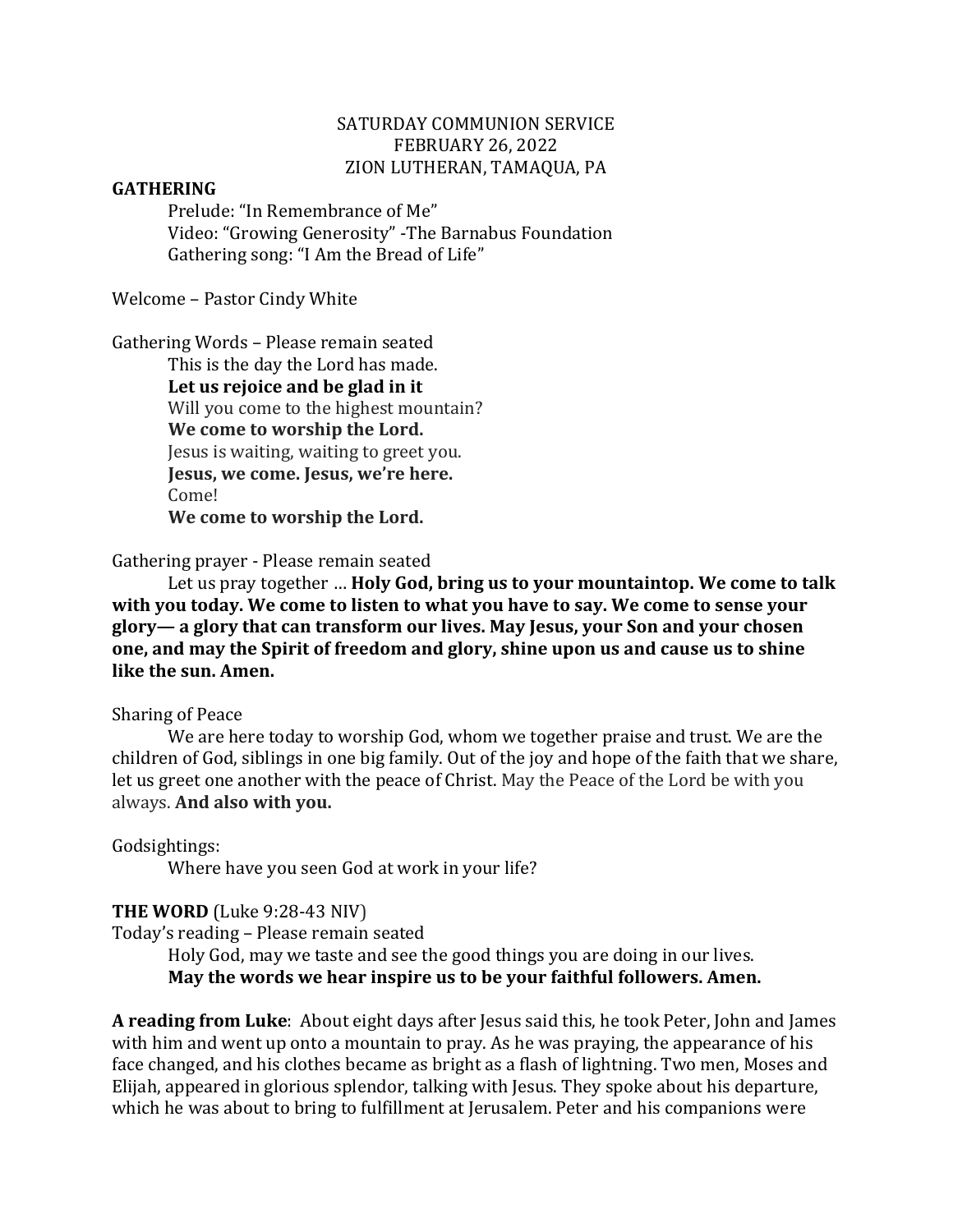very sleepy, but when they became fully awake, they saw his glory and the two men standing with him. As the men were leaving Jesus, Peter said to him, "Master, it is good for us to be here. Let us put up three shelters—one for you, one for Moses and one for Elijah." (He did not know what he was saying.)

While he was speaking, a cloud appeared and covered them, and they were afraid as they entered the cloud. A voice came from the cloud, saying, "This is my Son, whom I have chosen; listen to him." When the voice had spoken, they found that Jesus was alone. The disciples kept this to themselves and did not tell anyone at that time what they had seen.  $3$ The next day, when they came down from the mountain, a large crowd met him. A man in the crowd called out, "Teacher, I beg you to look at my son, for he is my only child. A spirit seizes him and he suddenly screams; it throws him into convulsions so that he foams at the mouth. It scarcely ever leaves him and is destroying him. I begged your disciples to drive it out, but they could not."

"You unbelieving and perverse generation," Jesus replied, "how long shall I stay with you and put up with you? Bring your son here." Even while the boy was coming, the demon threw him to the ground in a convulsion. But Jesus rebuked the impure spirit, healed the boy and gave him back to his father. And they were all amazed at the greatness of God.

The Gospel of Our Lord **Praise to you, O Christ!** 

Today's message - Pastor Cindy White

## **THE LORD'S SUPPER**

Special music - Pastor Cindy White

Offering prayer

We want to thank everyone for their generous gifts. Those of you watching and listening from home, your offerings can be sent to 101 North Greenwood Street, Tamaqua PA 18252 or you can make a gift online at our website or Facebook page. Your generosity enables all of our ministries to continue to share God's love.

Let us pray: **Holy, awesome God, we bring gifts of paper and coin, symbols of our gratitude and our love. Bless these symbols, that they may become acts of love** and grace. Bless us and our gifts, that we may transform the world with love and **grace. In gratitude and hope, we pray. Amen.**

The preparation - Please remain seated God be with you. **And also with you.** Open your hearts. We open them to God. Let us give thanks to God. **We offer our thanks and praise.**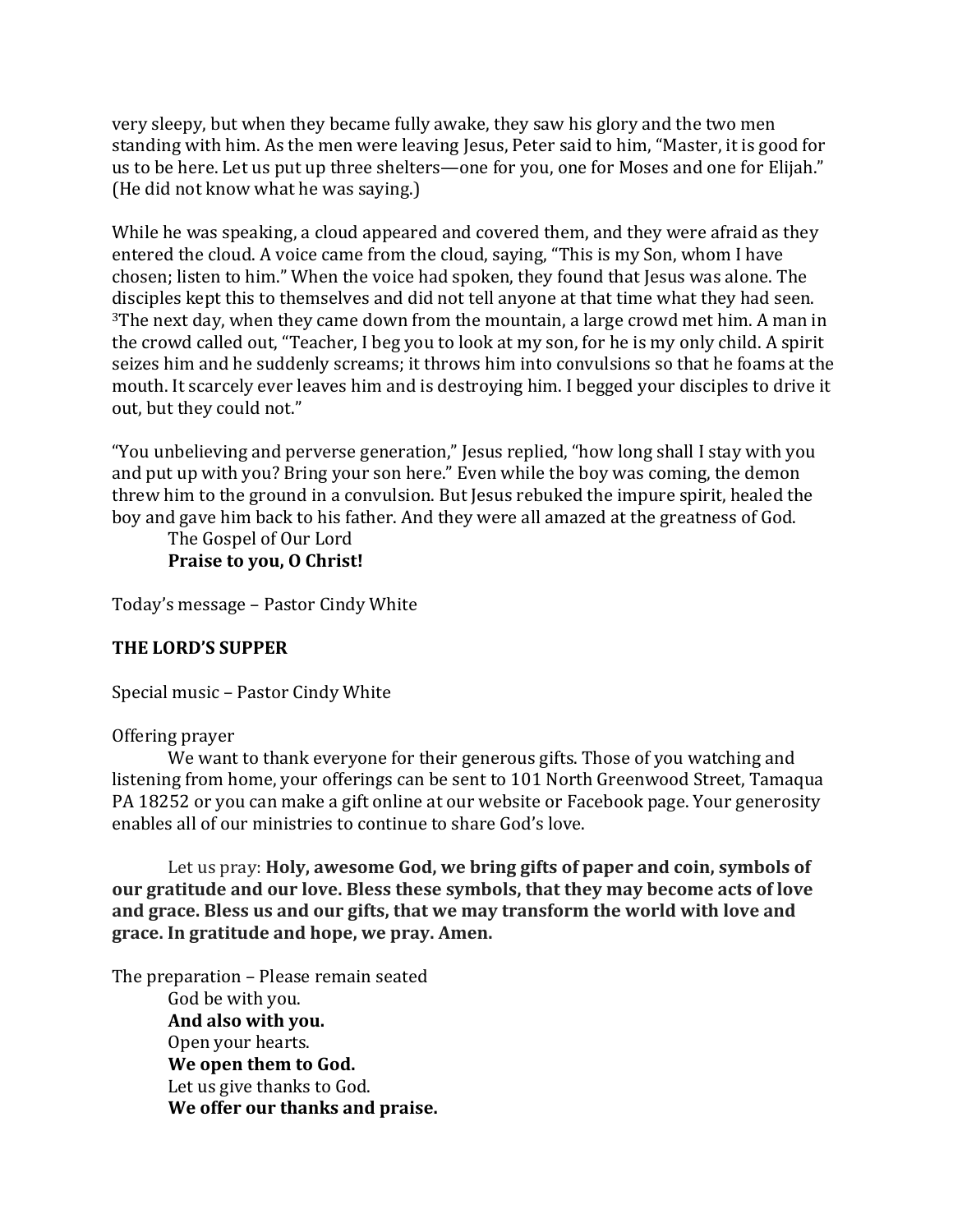It is right to praise you, O God, for you are the Ground of our being, in whom we live and move. At the beginning you created the galaxies and planets, our sun, the earth and moon, plants and animals, individuals and nations, every substance and spirit.

## **You gave us your creative spirit to make friendships and families, art and** music, love and compassion.

You gave us power to acquire the secrets of our mother earth, to honor her and care for her, as she cares for us. And so we join with all the creation that praises you, in every time and place.

## God of eternity, spirit and matter all express your splendor.

We take this bread and wine, and we pray that by your Word and Spirit we who eat and drink them may know a closer experience of your presence. On the night before Jesus died, he shared food with his disciples. He took bread, blessed and broke it, and giving it to them said: "Take and eat, this is my body which is given for you and for many. Do this to remember me," He took wine, blessed it, and giving it to them said: "Drink this all of you. This is my blood which is shed for you and for many; do this to remember me".

To God be glory forever. Amen. We who are many are one body

## **For we all share in the one bread**

The gifts of God for the people of God. Come let us receive this Holy Sacrament remembering that Jesus died for us, and hold him in our hearts by faith with thanksgiving.

The Distribution

Post-Communion prayer

Loving God, you have created all humanity in your image and likeness, and have revealed your plan and purpose in calling us your beloved.

## **We commit ourselves to you.**

As we have shared this holy meal, inspire our hearts to see every man, woman and child given the dignity and value which is your purpose and your gift.

# **We commit ourselves to you. Amen.**

Prayers of the People - Please remain seated

Jesus calls on us to follow him. Let us call on Jesus for the needs, concerns, and hopes of all peoples ... O God, strengthen us in our desire to serve you and others, and breathe into our bodies the passion of your love. (Pause for silent prayer.) Lord in your mercy ...

# **Hear our prayer**

For our community and those who live in it, and for our families, companions, and all those we love. (Pause for silent prayer.) Lord in your mercy

# **Hear our prayer**